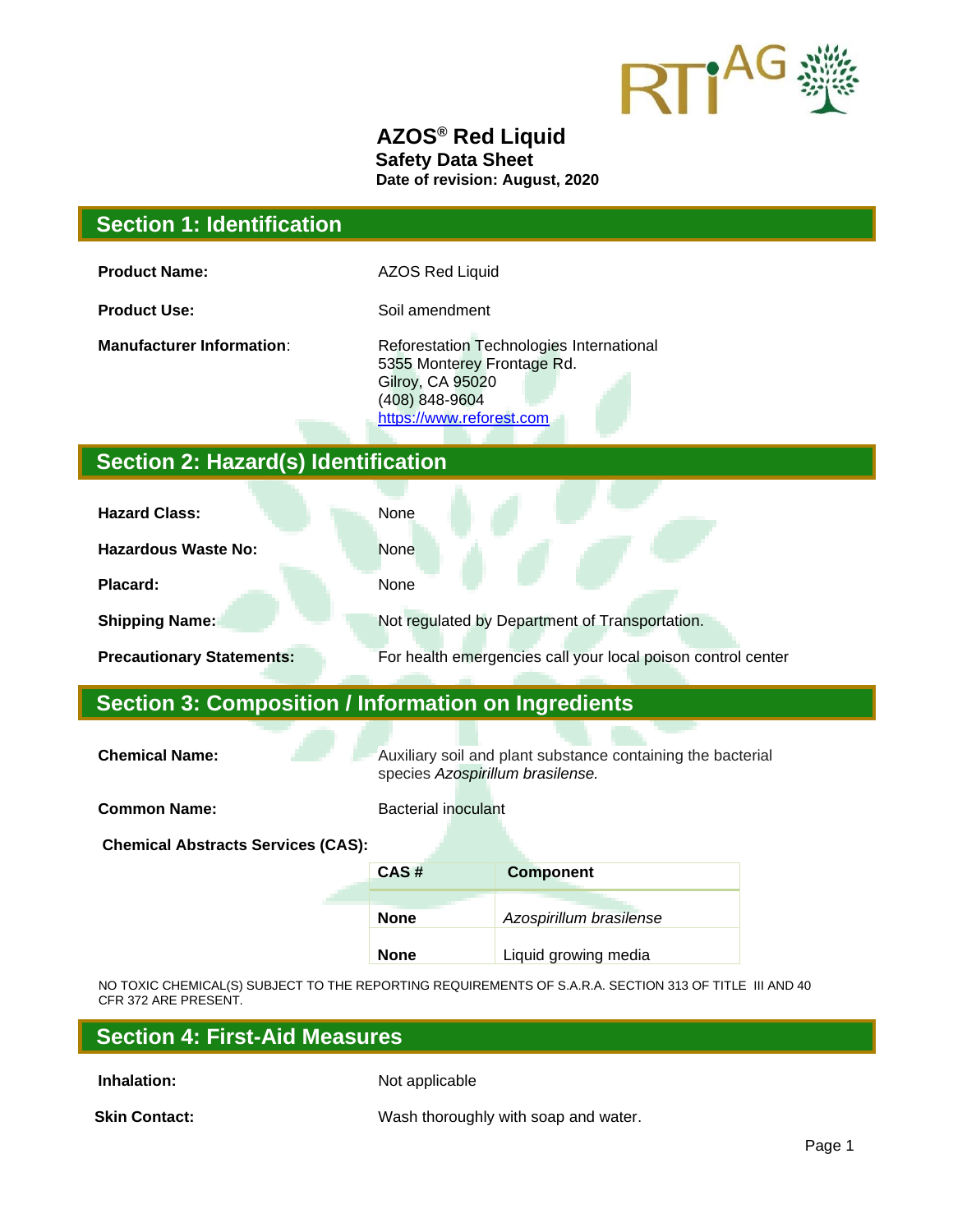| <b>Eye Contact:</b>                      | Flush thoroughly with water. Seek medical attention if irritation<br>persists.                                                                                 |  |
|------------------------------------------|----------------------------------------------------------------------------------------------------------------------------------------------------------------|--|
| Ingestion:                               | Minimal low toxicity. If swallowed and the person is conscious, give a<br>large amount of water to drink and make the person vomit. Seek<br>medical attention. |  |
| <b>Recommendations:</b>                  | Provide general supportive measures and treat symptomatically.                                                                                                 |  |
| <b>Section 5: Fire-Fighting Measures</b> |                                                                                                                                                                |  |

| <b>Extinguishing Equipment:</b>           | Use suitable media for the surrounding fire.                                                                                                 |
|-------------------------------------------|----------------------------------------------------------------------------------------------------------------------------------------------|
| <b>Hazardous Combustion:</b>              | Not applicable                                                                                                                               |
| <b>Special Protective Equipment:</b>      | Wear full protective clothing and self-contained breathing apparatus.<br>Use agents appropriate to surrounding materials to extinguish fire. |
| <b>Unusual Fire or Explosion Hazards:</b> | Not applicable                                                                                                                               |

# **Section 6: Accidental Release Measures**

| <b>Containment:</b>                    | If material is spilled, contain spill and dispose. May leave area<br>slippery. Flush with water to wash away slippery residue.                                                                      |  |  |
|----------------------------------------|-----------------------------------------------------------------------------------------------------------------------------------------------------------------------------------------------------|--|--|
| <b>Cleanup Procedures:</b>             | Apply as fertilizer to field. If product is contaminated, dispose of<br>in an approved landfill disposal facility in accordance with applicable<br>federal, state, provincial or local regulations. |  |  |
| <b>Section 7: Handling and Storage</b> |                                                                                                                                                                                                     |  |  |
| Safe Handling:                         | Do not use for other purpose than intended. Keep out of reach of                                                                                                                                    |  |  |

|  | <u>DU HULUSE TUI ULITEI DUIDUSE IHAH IHIEHUEU. NEED UULUI TEAUT UL</u> |
|--|------------------------------------------------------------------------|
|  | children. If substance is spilled, clean up accordingly.               |
|  |                                                                        |

| Safe Storage: |  | Store at room temperature. Do not store in direct sunlight. |  |
|---------------|--|-------------------------------------------------------------|--|
|               |  |                                                             |  |

# **Section 8: Exposure Controls / Personal Protection**

| PEL's:                       | <b>None</b>                                                                                                                                                             |
|------------------------------|-------------------------------------------------------------------------------------------------------------------------------------------------------------------------|
| <b>Engineering controls:</b> | Use in well ventilated area.                                                                                                                                            |
| <b>Recommendations:</b>      | Do not inhale, wear mask when handling.                                                                                                                                 |
| Other:                       | There is no respiratory protection required when handling substance.<br>When handling the substance there is no additional need for<br>protective clothing or eye gear. |

# **Section 9: Physical and Chemical Properties**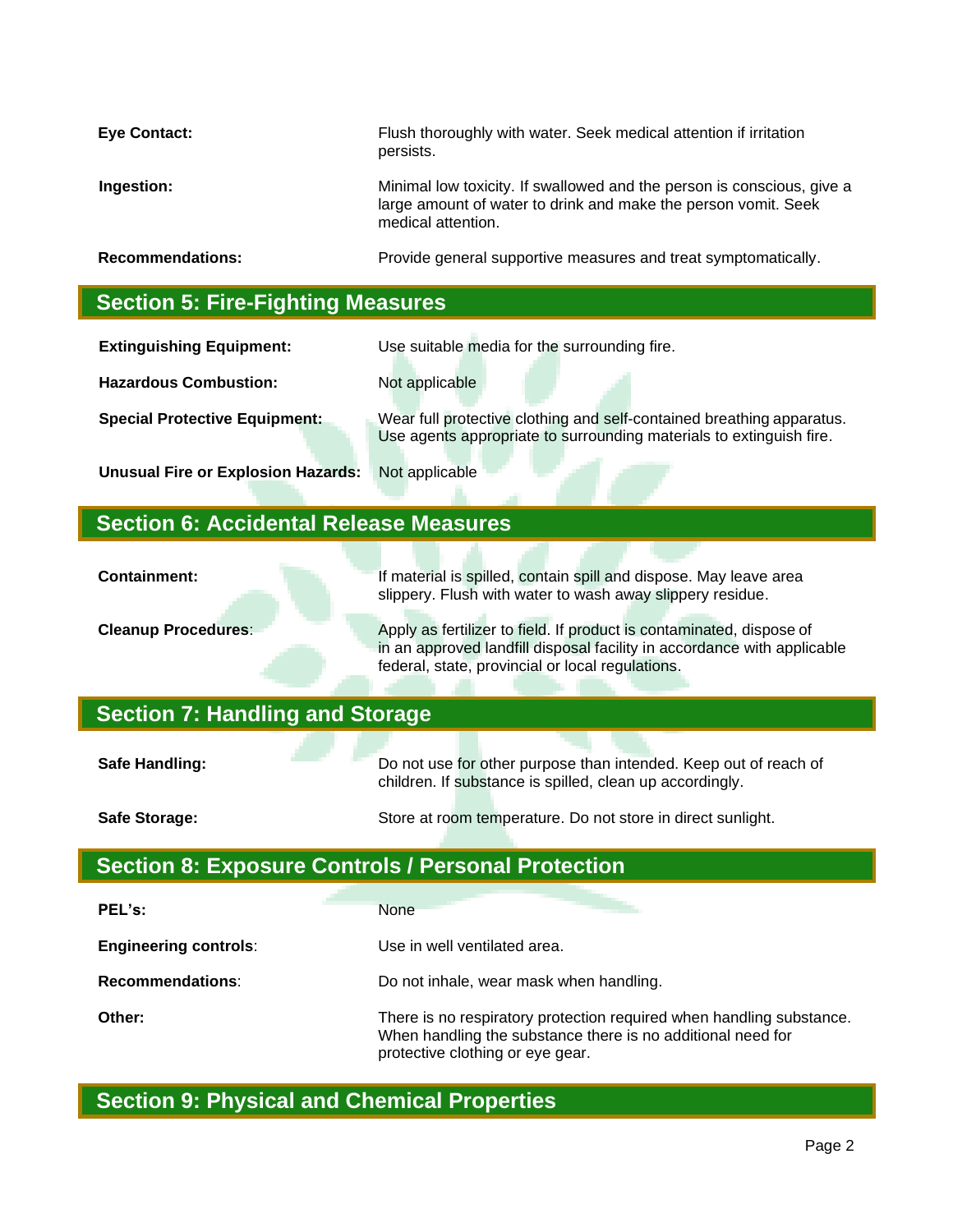**Appearance:** Yellow to Brown Liquid **Odor:** Mild odor<br> **Preezing Point:** Exercise 25°F **Freezing Point:** 25°F **Initial Boiling Point/ Boiling Range: Flash Point:** Not applicable **Upper / Lower Flammability or Explosive Limits:** Not applicable **Vapor Pressure:** Unknown **Solubility:** Not soluble **Auto-Ignition Temperate:** Not applicable **Specific Gravity:** 1.0 g/cc

#### **Section 10: Stability and Reactivity**

**Reactivity:** Not applicable

**Chemical Stability:** The substance is stable under normal ambient temperatures.

### **Section 11: Toxicology Information**

**Toxicology and Health Effects:** Such data is not available.

#### **Section 12: Ecological Information (non-mandatory)**

**Data from Toxicity Tests:** Not applicable

# **Section 13: Disposal Considerations (non-mandatory)**

**Proper Recycling:** Apply as soil amendment to field if product is contaminated, dispose of in an approved landfill disposal facility in accordance with federal, state, provincial, or local regulations.

# **Section 14: Transport Information (non-mandatory)**

| <b>UN Number:</b>                     | None  |
|---------------------------------------|-------|
| <b>UN Proper Shipping Name:</b>       | Not a |
| <b>Transport Hazard Class:</b>        | None  |
| <b>Packing Group Number:</b>          | None  |
| <b>Environmental Hazards:</b>         | None  |
| <b>Guidance on Transport in Bulk:</b> | None  |
| <b>Special Precautions:</b>           | None  |

**Not applicable None** 

# **Section 15: Regulatory Information (non-mandatory)**

**Not applicable**